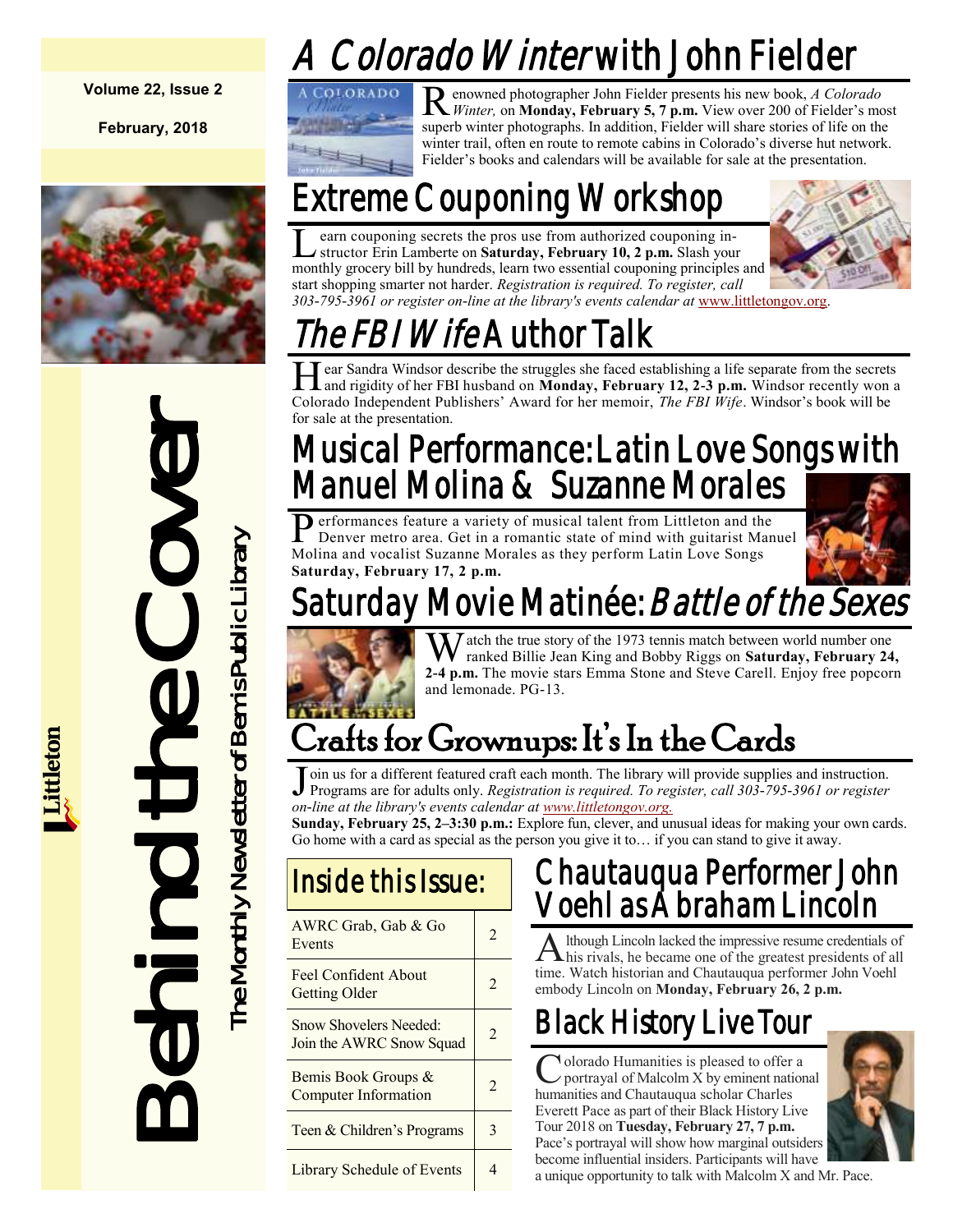# AWRC Grab, Gab & Go Events

S top by the Aging Well Resource Center's Grab, Gab & Go Events on Wednes<br>day, February 14 and Monday, February 26, 1:30–2 p.m. AWRC provides top by the Aging Well Resource Center's **Grab, Gab & Go Events** on **Wednes**information for seniors, caregivers, spouses, or friends. If you need information on resources, the library's AWRC is a good place to start.

## Feel Confident About Getting Older

N ow is the time to feel confident about getting older with the four components of exercise: strength, cardio, flexithe four components of exercise: strength, cardio, flexibility, and balance. On **Wednesday, February 14, 2 p.m.,** Patty Bisbee of Arapahoe Community College's Fitness Center/



Silver Sneakers Program will present ways to stay active and improve your quality of life as you age.

## Volunteer Snow Shovelers Needed

T he Aging Well Resource Center, AWRC, needs snow shovelers this winter. Help your fellow citizens clear snow off their sidewalks. **Call 303-795-3980 or complete the Snow Squad Information Packet at**  <https://www.littletongov.org/city-services/senior-services>

## Book Groups at Bemis

e have a variety of Book Groups that meet throughout the month. Choose a group that suits your interests and join us for some stimulating discussions.

**Senior Book Club**

**First Monday of each month at 2 p.m.**

**Feb 5:** *The Sweetness at the Bottom of the Pie* by Alan Bradley At the once-grand mansion of

Buckshaw, young Flavia de



Luce, an aspiring chemist with a passion for poison, is intrigued by a series of inexplicable events: a dead bird is found on the doorstep, a postage stamp bizarrely pinned to its beak. Then hours later, Flavia finds a man lying in the cucumber patch and watches him as he takes his dying breath. For Flavia who is both appalled and delighted, life begins in earnest when murder comes to Buckshaw.

**Mar. 5:** *Hidden Figures* by Margot Lee Shetterly Before John Glenn orbited the earth or Neil Armstrong walked on the moon, a group



of dedicated female mathematicians known as "human computers" used pencils, slide rules, and adding machines to calculate the numbers that would launch rockets, and astronauts, into space. This book brings to life the stories of Dorothy Vaughan, Mary Jackson, Katherine Johnson, and Christine Darden, four African-American women who lived through the Civil Rights era, the Space Race, the Cold War, and the movement for gender equality, and whose work forever changed the face of NASA and the country.

 **Monday Evening Book Group Third Monday of each month at 7 p.m.**

**Feb. 26\*:** *The Speed of Dark* by Elizabeth Moon A gripping exploration into the world of Lou Arrendale, an autistic man who is offered a chance to try a brand-new ex-

perimental "cure" for his condition. Now Lou must decide if he should submit to a surgery that might completely change the way he views the world . . . and the very essence of who he is.

#### **\****We will meet on the fourth Monday in Feb. due to President's Day holiday.* **Mar. 19:** *Illuminations*

by Mary Sharratt *Illuminations* chronicles the life of Hildegard von Bingen (1098– 1179), who was tithed to the church at the age of eight and



expected to live out her days in silent submission as the handmaiden of a renowned but disturbed young nun. Longing for escape, Hildegard receives comfort from vivid mystical visions of the Divine that combine imagery from the natural world with strong feminine figures. Her controversial decision to create a written record of these visions brings her into heated conflict with church leaders, but also enables her to finally change her circumstances for good.

 **Genre Addicts Book Club Second Wednesday of the month at 7 p.m.** Each month we feature a different genre. **Feb. 14: Quirky Love Stories**

### Computers @ Bemis

emis has 24 Internet

B emis has 24 Internet the lower level of the library, plus another seven located in the Children's Room for use by our patrons in fifth



grade and younger. Free Wi-Fi is available throughout the library.

We also offer free computer and Internet classes on a regular basis. To learn about or register for an upcoming class and/or group use of our computer lab, call the library at 303-795-3961. You also may register for classes online through the Library Main Calendar at [www.littletongov.org.](https://www.littletongov.org/city-services/city-departments/bemis-library/library-events-calendar/-curm-2/-cury-2018/-selcat-157)

- **Classes are held from 9:30–11 a.m.**
- **Mon., Feb. 5–Beginning MS Word:** Learn how to create and edit a document with Word. Learn basic formatting tools such as changing the font, making text bold or underlined, and changing text alignment. Also, learn how to save and print documents. *Registration required.* **Prerequisites:** Computer basics (familiarity with keyboard and mouse).
- **Fri., Feb. 16–Computer Basics:** Gain a basic understanding of the different parts of a computer and how it works. Practice opening and closing programs, using the mouse, and typing skills. *Registration required.* **Prerequisites:** None
- **Mon., Feb. 26–Buying Online:** Learn how to safely navigate the websites eBay and Craigslist. Learn tips on how to avoid scams. *Registration required.*

**Prerequisites:** Computer basics (familiarity with keyboard and mouse) and Internet basics (know how to navigate a web browser).

- **One-on-One Technology Help: Wednesdays, 1:30–3 p.m.** *Registration required for one-on-one appointments.* Sign up for a 30-minute individualized tech appointment with a librarian to get assistance with anything from Smartphones and Tablets to signing up for an email address.
- **Open Computer Lab: 9:30–11 a.m.** *Every* **Thursday morning.** *No registration required.* Practice computer skills and have one-on-one time with a computer class instructor. Bring your smartphone or tablet and receive individual help downloading ebooks and eaudiobooks to your device.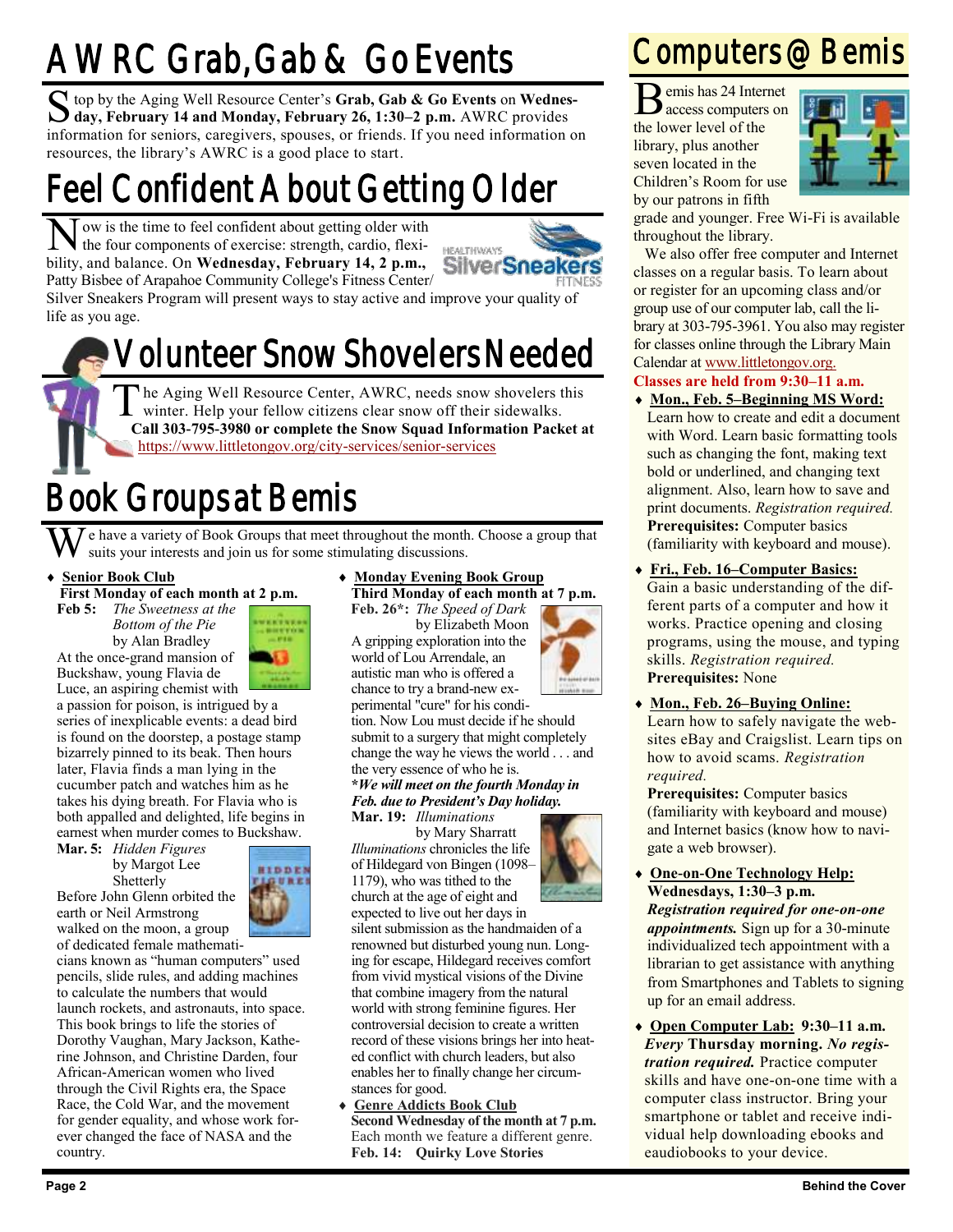

 $\Gamma$  or more information, call the librar<br>303-795-3961 and ask for the Teen I<br>send an email to <u>libem@littletongov.org</u>. or more information, call the library at 303-795-3961 and ask for the Teen Deck or

 **Teen Movies First Saturday of the month @ 2 p.m. Feb 3:** *The Lego Ninjago Movie***,** PG **Mar 3:** *My Little Pony: The Movie,* PG



 **Teen Advisory Group (TAG) Fourth Friday of the month @ 3:30 p.m. Feb. 23, Mar. 23 and Apr. 27**

### Afternoon Activities on the Teen Deck

#### **Anime & Manga Club**

**Saturday, February 3 & 17, 2–3:30 p.m.** If you like anime and manga, this is the place for you! Discover a new manga series, watch interesting anime, discuss the genre, and meet new friends. No registration required. You can drop in or leave any time.

 **Board Game Friday Friday, February 9, 4–7:30 p.m.\*** Play some board games in the library afterhours. Each month we'll feature a new game, although all of our board games will be available to play. Snacks will be provided. **\****This is an after-hours event. Participants must arrange for a ride home at 7:30 p.m. No registration required.*

### Anti-Valentine's Day Party

H ang out at the library (even if ang out at the you have a Valentine)

on **Friday, February 16, 5–7 p.m.\*** Eat heart shaped pizza, enjoy crafts and activities, play "The Relationship Game" with your favorite romantic characters from books and movies, and talk about important issues like dating violence and the importance of friendships. **\****This is an after-hours event. Participants must arrange for a ride home at 7 p.m. Registration is required. To register, please call the library at 303-795-3961, or email Emily at [libem@littletongov.org.](mailto:libem@littletongov.org.)*

### New Teen Deck Stuff!

C heck out the new activities and gadgets of<br>the Teen Deck: remote-controlled devices<br>an art station, music station, robot kits, VR, heck out the new activities and gadgets on  $\angle$  the Teen Deck: remote-controlled devices, and more! We have craft activity packs with all the supplies you need to make cool stuff, including duct tape, beading, and calligraphy.

# Children's Programs

## sy Bodies at Bemis

J oin us on **Saturday, February 3, 11–11:30 a.m.** for music, movement, games and fun. For children ages 2–6 and their caregivers.



# Valentine Fun

Get ready for Valentine's Day with an hour of crafts, games and sweet treats for kids in grades K-5 on **Sunday, February 11,** et ready for Valentine's Day with an hour of crafts, games and **3–4 p.m.** You will *LOVE* it. *Reservations required. Come in or call 303-795-3961 beginning February 1 to reserve a spot.*

## Dads and Donuts

 $\overline{\mathsf{C}}$ alling all Dads, grandpas and uncles! Bring your little ones in for a fun story time with donuts, juice & coffee treats on **Saturday, February 24, 10–10:30 a.m.** For kids ages 1-5 with caregivers.



## ngoing Programs

#### **All Together Now Story Time:**

**Monday at 9:30 & 10:30 a.m. and Wednesday at 4 p.m.** Thirty minutes of stories, songs and activities. For children of all ages, but children under age 3 *must* attend with an adult. *Optional extended playtime immediately following Monday sessions.*



### **Story Box: Ages infant–36 months**

### **Tuesday at 9:30 & 10:30 a.m., Wednesday at 10 a.m. & Friday at 9:30 a.m.**

Thirty minutes of stories and songs for children and a caring adult to introduce the joy of rhythm, rhyme and reading. *Optional extended playtime on the 2nd and 4th weeks of the month. Space is limited; free tickets available at the Children's Desk or by calling 303-795-3961 the morning of the session.*

 **Bounce Along with Baby: Ages 0–18 months & their caregivers Wednesday at 11 a.m.**

Join us for rhymes, songs, baby sign language, stories and fun. Siblings are welcome.

### **Preschool Story Time: Ages 3 and older**

#### **Thursday & Friday at 10:30 a.m.**

Thirty minutes of stories, songs and activities with a puppet show the first week of the month.



 **Ready, Set, BUILD! Lego Club: For kids in grades K–5 Saturday, February 3 at 2 p.m.**

You bring creativity and we'll provide the Lego bricks. *Registration begins one week in advance.*

 **Paws to Read: For kids in grades K–5 Saturday, February 10, 10 a.m.–noon**

Kids are able to practice reading to a furry friend. Call 303-795-3961 to register for a 20-minute spot. *Presented by Denver Pet Partners and The Delta Society.*



**Bemis Library Dial-a-Story:** Your child can listen to a story anytime by calling 303-795-3960. Enjoy a new story or an old favorite.